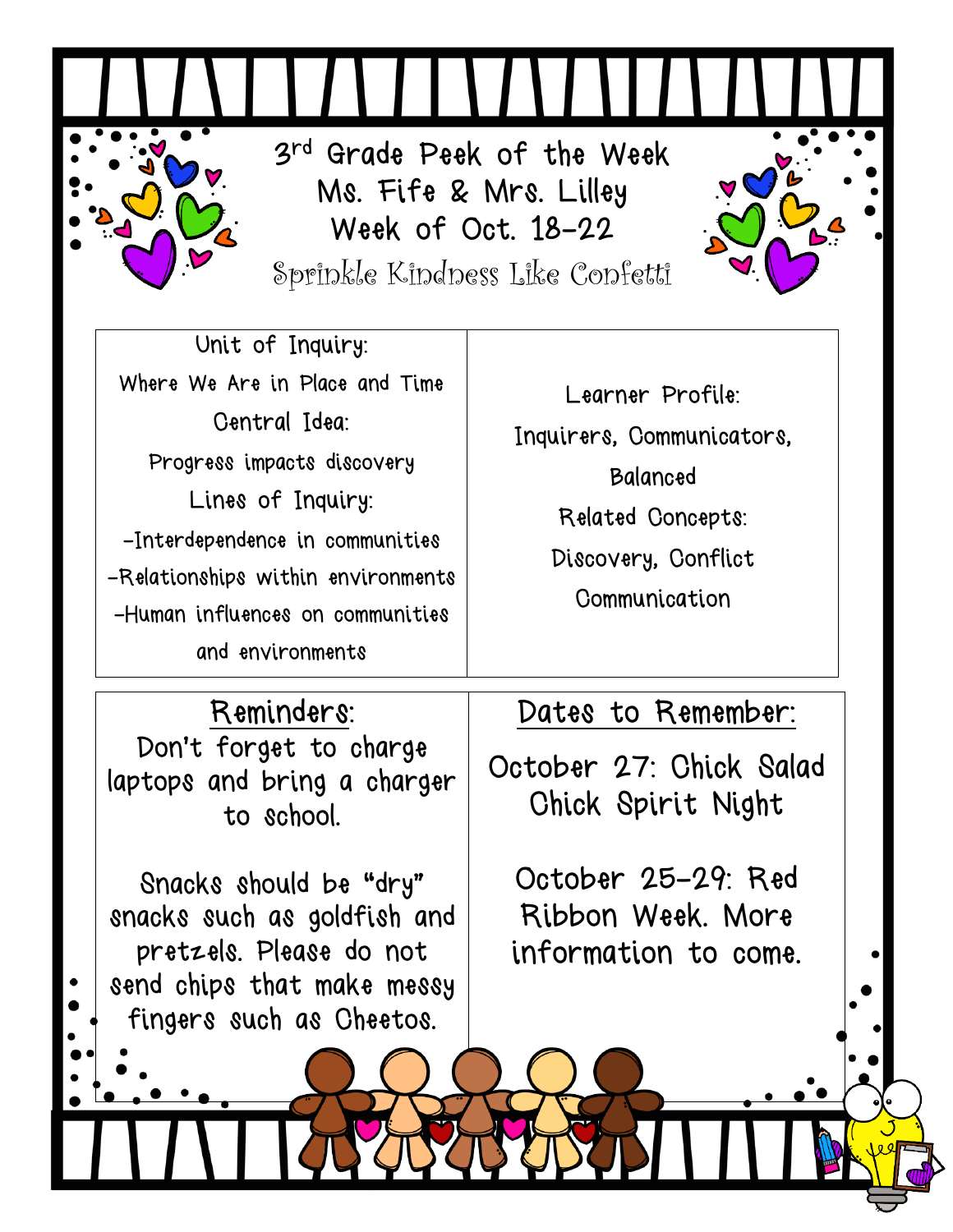|  | Shared Reading<br>Language Arts                                                                                                                                                            |                            |                                                                                                                    | Read Aloud        |  |
|--|--------------------------------------------------------------------------------------------------------------------------------------------------------------------------------------------|----------------------------|--------------------------------------------------------------------------------------------------------------------|-------------------|--|
|  | Fiction<br>-making inferences<br>- character<br>relationships                                                                                                                              | Verb Tenses                |                                                                                                                    | Dear Mrs. Larue   |  |
|  | Math<br>Science                                                                                                                                                                            |                            |                                                                                                                    | Social Studies    |  |
|  | Counting money &<br>money word problems                                                                                                                                                    | Ecosystems: Food<br>Chains |                                                                                                                    | Early Explorers   |  |
|  | Specials 9:45-10:15 Lunch 11:45-12:15<br>Fife Specials Rotation<br>Monday: Art<br>Tuesday: PE<br>Wednesday: Library<br>Thursday: PE<br>Friday: Music<br>Ms. Fife<br>281-727-1700<br>email: |                            |                                                                                                                    |                   |  |
|  |                                                                                                                                                                                            |                            | Lilley Specials Rotation                                                                                           |                   |  |
|  |                                                                                                                                                                                            |                            | Monday: Spanish<br>Tuesday: PE<br>Wednesday: Art<br>Thursday: PE<br>Friday: Library<br>Mrs. Lilley<br>281-727-1700 |                   |  |
|  |                                                                                                                                                                                            |                            |                                                                                                                    |                   |  |
|  |                                                                                                                                                                                            |                            |                                                                                                                    |                   |  |
|  |                                                                                                                                                                                            |                            |                                                                                                                    |                   |  |
|  |                                                                                                                                                                                            |                            |                                                                                                                    |                   |  |
|  |                                                                                                                                                                                            |                            |                                                                                                                    |                   |  |
|  | fifec@pearlandisd.org                                                                                                                                                                      |                            | email:<br>lilleym@pearlandisd.org                                                                                  |                   |  |
|  | website:                                                                                                                                                                                   |                            | website:                                                                                                           |                   |  |
|  | Fife, Carmen / Teacher Home page (pearlandisd.org)                                                                                                                                         |                            | Lilley, Melody / Teacher Home page                                                                                 |                   |  |
|  |                                                                                                                                                                                            |                            |                                                                                                                    | (pearlandisd.org) |  |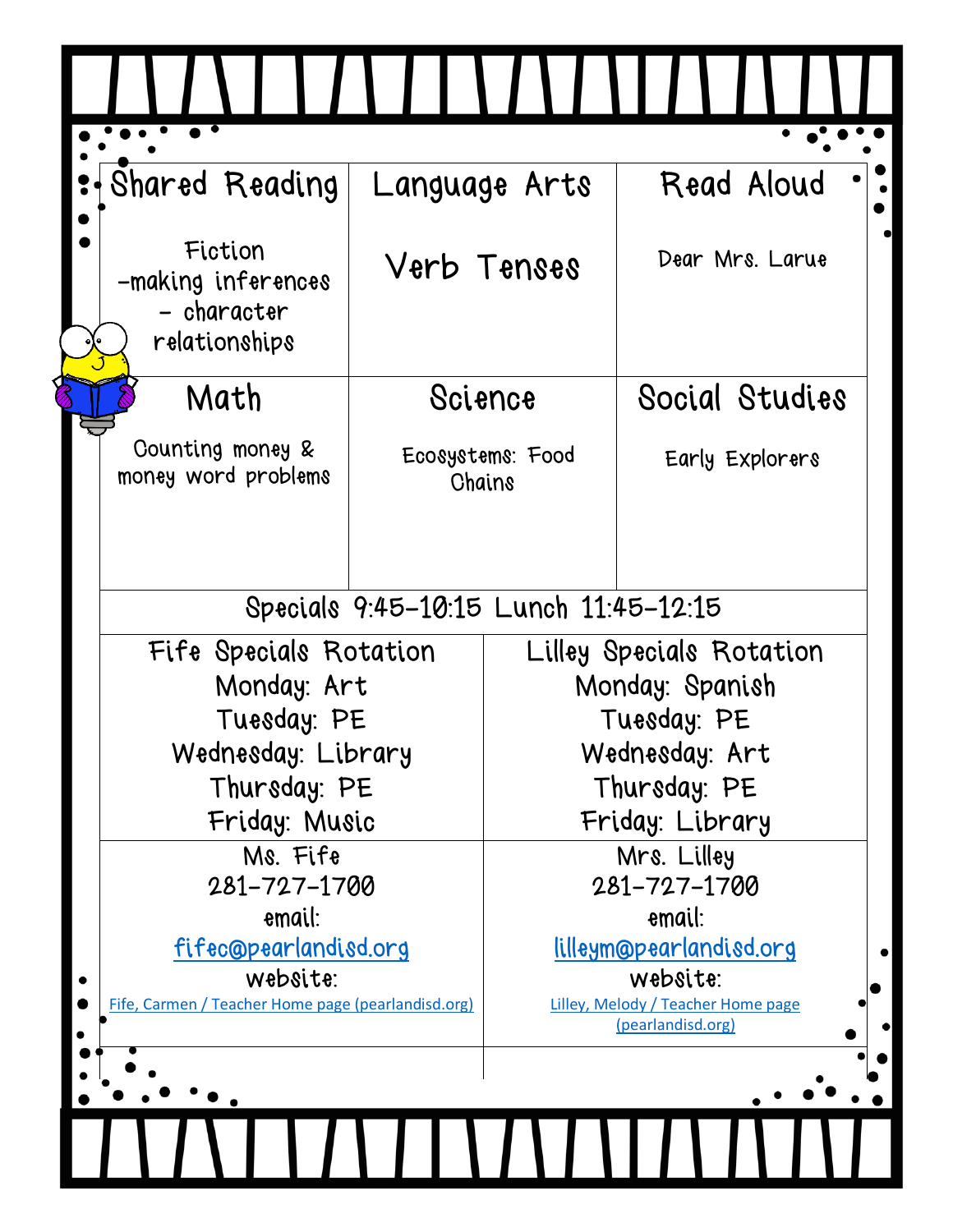